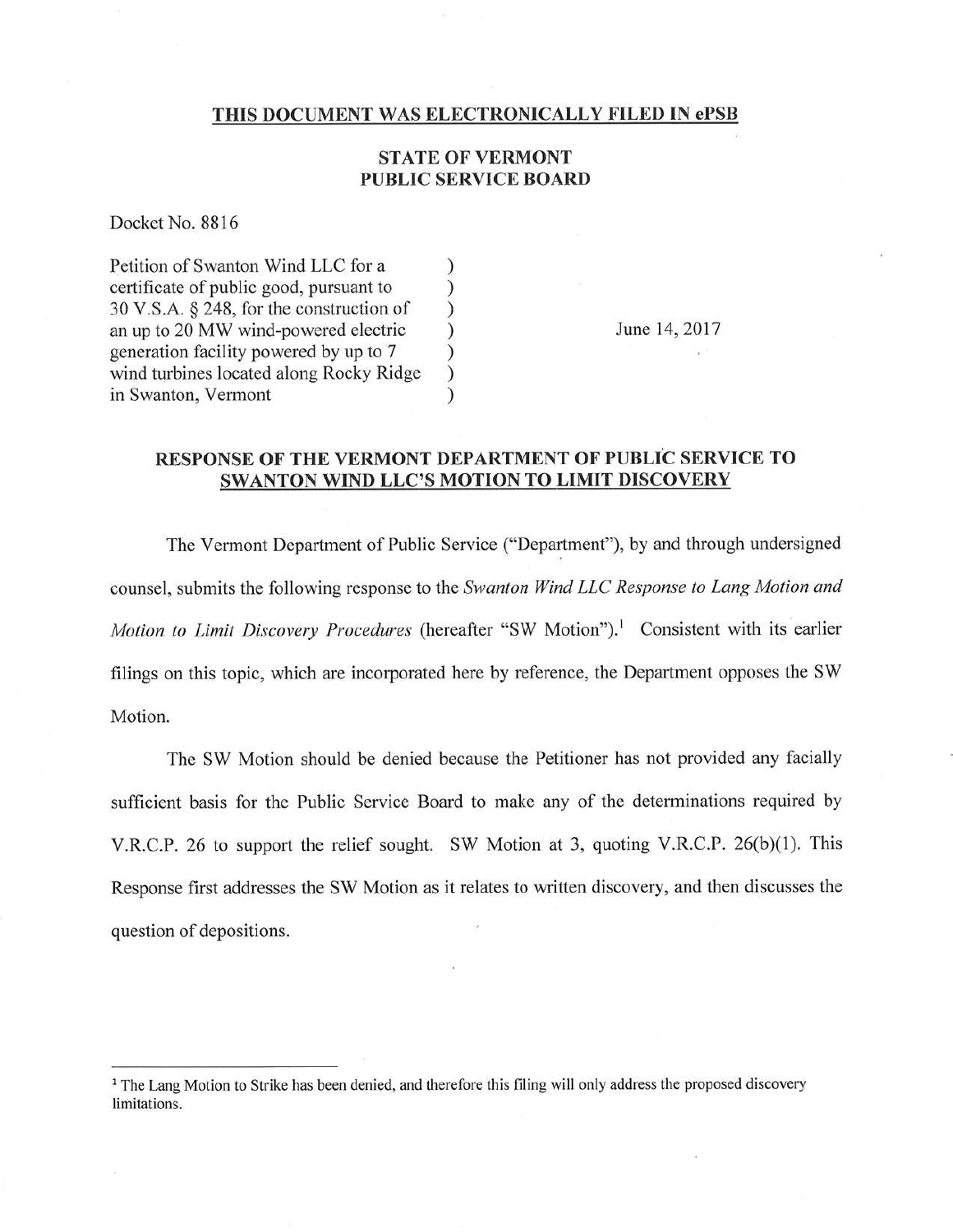Docket 8816 DPS Response to Lang Motion June 6,2017 Page 2 of 3

## ARGUMENT

In the SW Motion the Petitioner simply assefis, in the language of the applicable rule, that the standards for limiting discovery have been met. SW Motion at 4-5. Bare assertions do not and should not be considered adequate to limit the rights of the non-petitioning parties. The only fact proffered is that approximately 1,000 discovery requests have been served on the Petitioner in the first round. SW Motion at 4. Apart from that verifiable fact, Petitioner offers only bare assertions that the discovery has been unreasonably duplicative or burdensome, that the needs of the case, the amount in controversy, limitations on the parties' resources, and the importance of the issue at stake require the requested limitations. Id. at 4-5. No burdensome or duplicative interrogatories are provided in support, nor any analysis of discovery requests to substantiate the assertions, and no affidavit documenting the costs incurred by Petitioner in responding to discovery.2

The SW Motion does present as a policy argument that discovery should be limited because the proposed project is a renewable energy project, and the State has goals requiring construction of more renewable energy projects. SW Motion at 5. The same could be said about any renewable energy project, regardless of how poorly sited or deleterious to the interests reflected in the criteria of § 248. The Swanton Wind project must demonstrate that it meets all applicable criteria, in a process that adheres to standards of due process and fair treatment of all parties; if it cannot do so it must be rejected, regardless of the State's renewable energy goals.

<sup>&</sup>lt;sup>2</sup> Petitioner's costs would presumably be reduced to the extent that it was asked "the same or substantially similar questions" by different parties. SW Motion at 4. A question asked for the second time does not require a new response, but simply cutting and pasting, or referring to, the answer provided when the question was first asked.